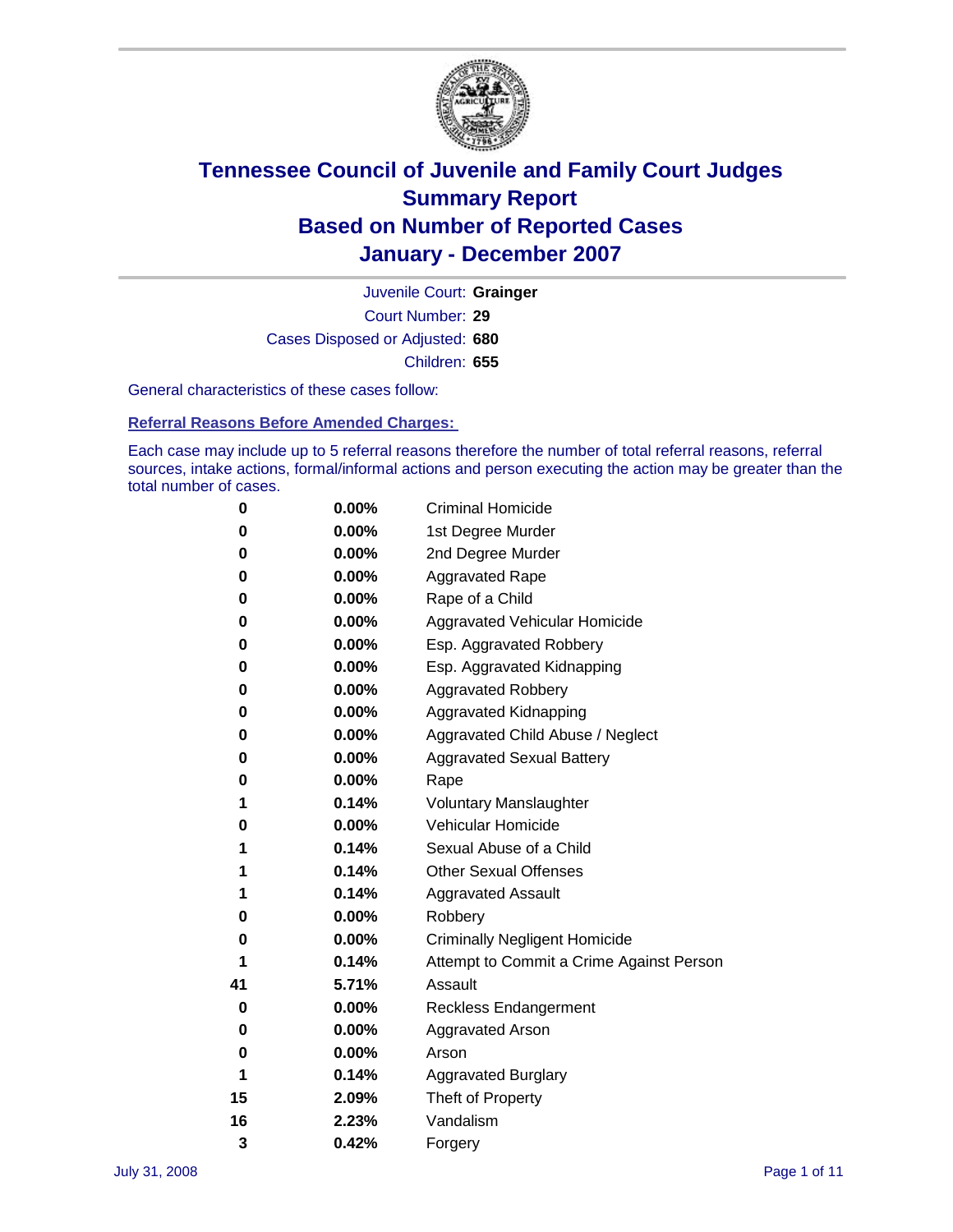

Court Number: **29** Juvenile Court: **Grainger** Cases Disposed or Adjusted: **680** Children: **655**

#### **Referral Reasons Before Amended Charges:**

Each case may include up to 5 referral reasons therefore the number of total referral reasons, referral sources, intake actions, formal/informal actions and person executing the action may be greater than the total number of cases.

| 0            | 0.00% | <b>Worthless Checks</b>                                     |
|--------------|-------|-------------------------------------------------------------|
| 0            | 0.00% | Illegal Possession / Fraudulent Use of Credit / Debit Cards |
| 5            | 0.70% | <b>Burglary</b>                                             |
| 3            | 0.42% | Unauthorized Use of a Vehicle                               |
| 0            | 0.00% | <b>Cruelty to Animals</b>                                   |
| 0            | 0.00% | Sale of Controlled Substances                               |
| 3            | 0.42% | <b>Other Drug Offenses</b>                                  |
| 22           | 3.06% | <b>Possession of Controlled Substances</b>                  |
| 0            | 0.00% | <b>Criminal Attempt</b>                                     |
| 3            | 0.42% | Carrying Weapons on School Property                         |
| $\mathbf{2}$ | 0.28% | Unlawful Carrying / Possession of a Weapon                  |
| 1            | 0.14% | <b>Evading Arrest</b>                                       |
| 0            | 0.00% | Escape                                                      |
| 1            | 0.14% | Driving Under Influence (DUI)                               |
| 11           | 1.53% | Possession / Consumption of Alcohol                         |
| 4            | 0.56% | Resisting Stop, Frisk, Halt, Arrest or Search               |
| 0            | 0.00% | <b>Aggravated Criminal Trespass</b>                         |
| 1            | 0.14% | Harassment                                                  |
| 0            | 0.00% | Failure to Appear                                           |
| 0            | 0.00% | Filing a False Police Report                                |
| 0            | 0.00% | Criminal Impersonation                                      |
| 3            | 0.42% | <b>Disorderly Conduct</b>                                   |
| 4            | 0.56% | <b>Criminal Trespass</b>                                    |
| 0            | 0.00% | <b>Public Intoxication</b>                                  |
| 0            | 0.00% | Gambling                                                    |
| 9            | 1.25% | Traffic                                                     |
| 0            | 0.00% | Local Ordinances                                            |
| 0            | 0.00% | Violation of Wildlife Regulations                           |
| 0            | 0.00% | <b>Contempt of Court</b>                                    |
| 4            | 0.56% | Violation of Probation                                      |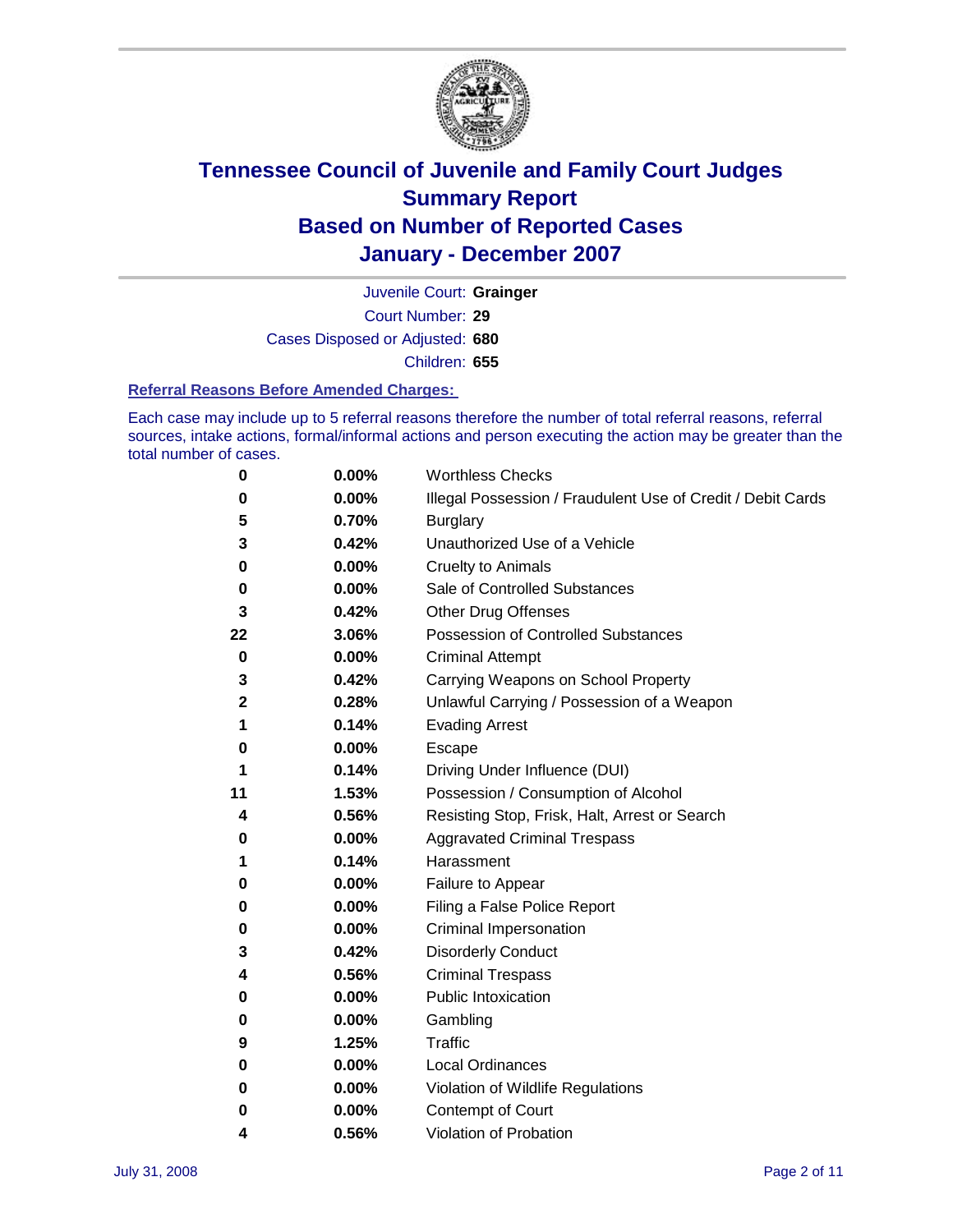

Court Number: **29** Juvenile Court: **Grainger** Cases Disposed or Adjusted: **680** Children: **655**

#### **Referral Reasons Before Amended Charges:**

Each case may include up to 5 referral reasons therefore the number of total referral reasons, referral sources, intake actions, formal/informal actions and person executing the action may be greater than the total number of cases.

| 0           | 0.00%    | Violation of Aftercare                |
|-------------|----------|---------------------------------------|
| 21          | 2.92%    | <b>Unruly Behavior</b>                |
| 40          | 5.57%    | Truancy                               |
| 7           | 0.97%    | In-State Runaway                      |
| 0           | 0.00%    | Out-of-State Runaway                  |
| 11          | 1.53%    | Possession of Tobacco Products        |
| $\mathbf 2$ | 0.28%    | Violation of a Valid Court Order      |
| 0           | 0.00%    | <b>Violation of Curfew</b>            |
| 0           | $0.00\%$ | Sexually Abused Child                 |
| 7           | 0.97%    | <b>Physically Abused Child</b>        |
| 20          | 2.79%    | Dependency / Neglect                  |
| 1           | 0.14%    | <b>Termination of Parental Rights</b> |
| 0           | $0.00\%$ | Violation of Pretrial Diversion       |
| 0           | 0.00%    | Violation of Informal Adjustment      |
| 125         | 17.41%   | <b>Judicial Review</b>                |
| 0           | $0.00\%$ | <b>Administrative Review</b>          |
| 70          | 9.75%    | <b>Foster Care Review</b>             |
| 100         | 13.93%   | Custody                               |
| 11          | 1.53%    | Visitation                            |
| 3           | 0.42%    | Paternity / Legitimation              |
| 14          | 1.95%    | Child Support                         |
| 0           | 0.00%    | <b>Request for Medical Treatment</b>  |
| 0           | 0.00%    | <b>Consent to Marry</b>               |
| 129         | 17.97%   | Other                                 |
| 718         | 100.00%  | <b>Total Referrals</b>                |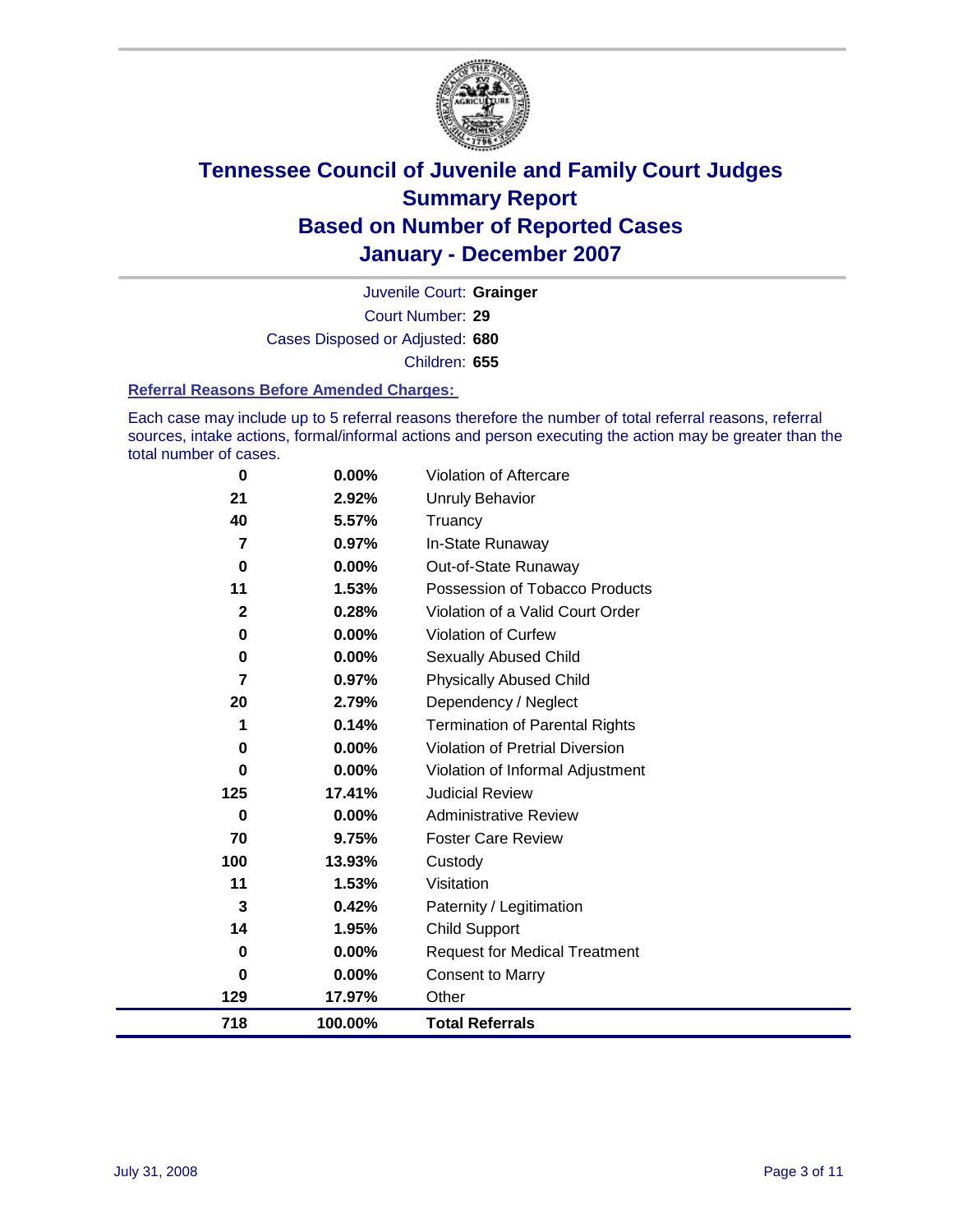

| Juvenile Court: Grainger        |  |
|---------------------------------|--|
| Court Number: 29                |  |
| Cases Disposed or Adjusted: 680 |  |
| Children: 655                   |  |
| <b>Referral Sources: 1</b>      |  |

| 718 | 100.00% | <b>Total Referral Sources</b>     |
|-----|---------|-----------------------------------|
| 24  | 3.34%   | Other                             |
| 0   | 0.00%   | Unknown                           |
| 0   | 0.00%   | Hospital                          |
| 10  | 1.39%   | Child & Parent                    |
| 4   | 0.56%   | Victim                            |
| 1   | 0.14%   | <b>Other Court</b>                |
| 0   | 0.00%   | Social Agency                     |
| 54  | 7.52%   | <b>Court Staff</b>                |
| 0   | 0.00%   | <b>District Attorney's Office</b> |
| 15  | 2.09%   | <b>Other State Department</b>     |
| 290 | 40.39%  | <b>DCS</b>                        |
| 0   | 0.00%   | <b>CSA</b>                        |
| 43  | 5.99%   | School                            |
| 0   | 0.00%   | Self                              |
| 36  | 5.01%   | <b>Relatives</b>                  |
| 76  | 10.58%  | Parents                           |
| 165 | 22.98%  | Law Enforcement                   |

### **Age of Child at Referral: 2**

| 655 | 100.00%      | <b>Total Child Count</b> |
|-----|--------------|--------------------------|
|     | 0.00%<br>0   | Unknown / Not Reported   |
|     | 0.46%<br>3   | Ages 19 and Over         |
|     | 72<br>10.99% | Ages 17 through 18       |
| 140 | 21.37%       | Ages 15 through 16       |
| 101 | 15.42%       | Ages 13 through 14       |
|     | 10.38%<br>68 | Ages 11 through 12       |
| 271 | 41.37%       | Ages 10 and Under        |
|     |              |                          |

<sup>1</sup> If different than number of Referral Reasons (718), verify accuracy of your court's data.

One child could be counted in multiple categories, verify accuracy of your court's data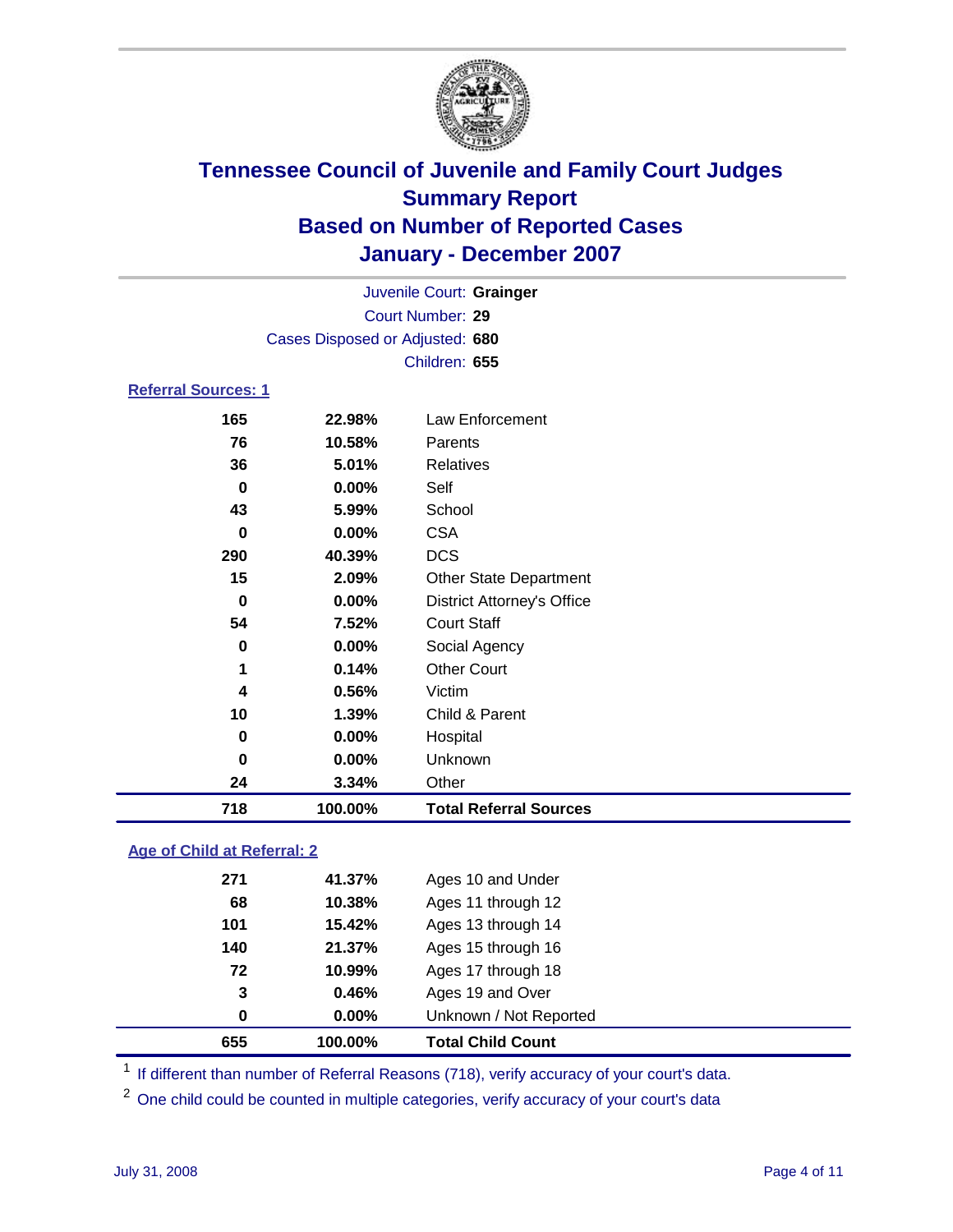

|                                         |                                 | Juvenile Court: Grainger |  |  |  |
|-----------------------------------------|---------------------------------|--------------------------|--|--|--|
| Court Number: 29                        |                                 |                          |  |  |  |
|                                         | Cases Disposed or Adjusted: 680 |                          |  |  |  |
|                                         |                                 | Children: 655            |  |  |  |
| Sex of Child: 1                         |                                 |                          |  |  |  |
| 386                                     | 58.93%                          | Male                     |  |  |  |
| 269                                     | 41.07%                          | Female                   |  |  |  |
| $\bf{0}$                                | 0.00%                           | Unknown                  |  |  |  |
| 655                                     | 100.00%                         | <b>Total Child Count</b> |  |  |  |
| Race of Child: 1                        |                                 |                          |  |  |  |
| 631                                     | 96.34%                          | White                    |  |  |  |
| 8                                       | 1.22%                           | African American         |  |  |  |
| 1                                       | 0.15%                           | Native American          |  |  |  |
| 0                                       | 0.00%                           | Asian                    |  |  |  |
| 6                                       | 0.92%                           | Mixed                    |  |  |  |
| 9                                       | 1.37%                           | Unknown                  |  |  |  |
| 655                                     | 100.00%                         | <b>Total Child Count</b> |  |  |  |
| <b>Hispanic Origin: 1</b>               |                                 |                          |  |  |  |
| 9                                       | 1.37%                           | Yes                      |  |  |  |
| 625                                     | 95.42%                          | <b>No</b>                |  |  |  |
| 21                                      | 3.21%                           | Unknown                  |  |  |  |
| 655                                     | 100.00%                         | <b>Total Child Count</b> |  |  |  |
| <b>School Enrollment of Children: 1</b> |                                 |                          |  |  |  |
| 502                                     | 76.64%                          | Yes                      |  |  |  |
| 124                                     | 18.93%                          | No                       |  |  |  |
| 29                                      | 4.43%                           | Unknown                  |  |  |  |
| 655                                     | 100.00%                         | <b>Total Child Count</b> |  |  |  |

One child could be counted in multiple categories, verify accuracy of your court's data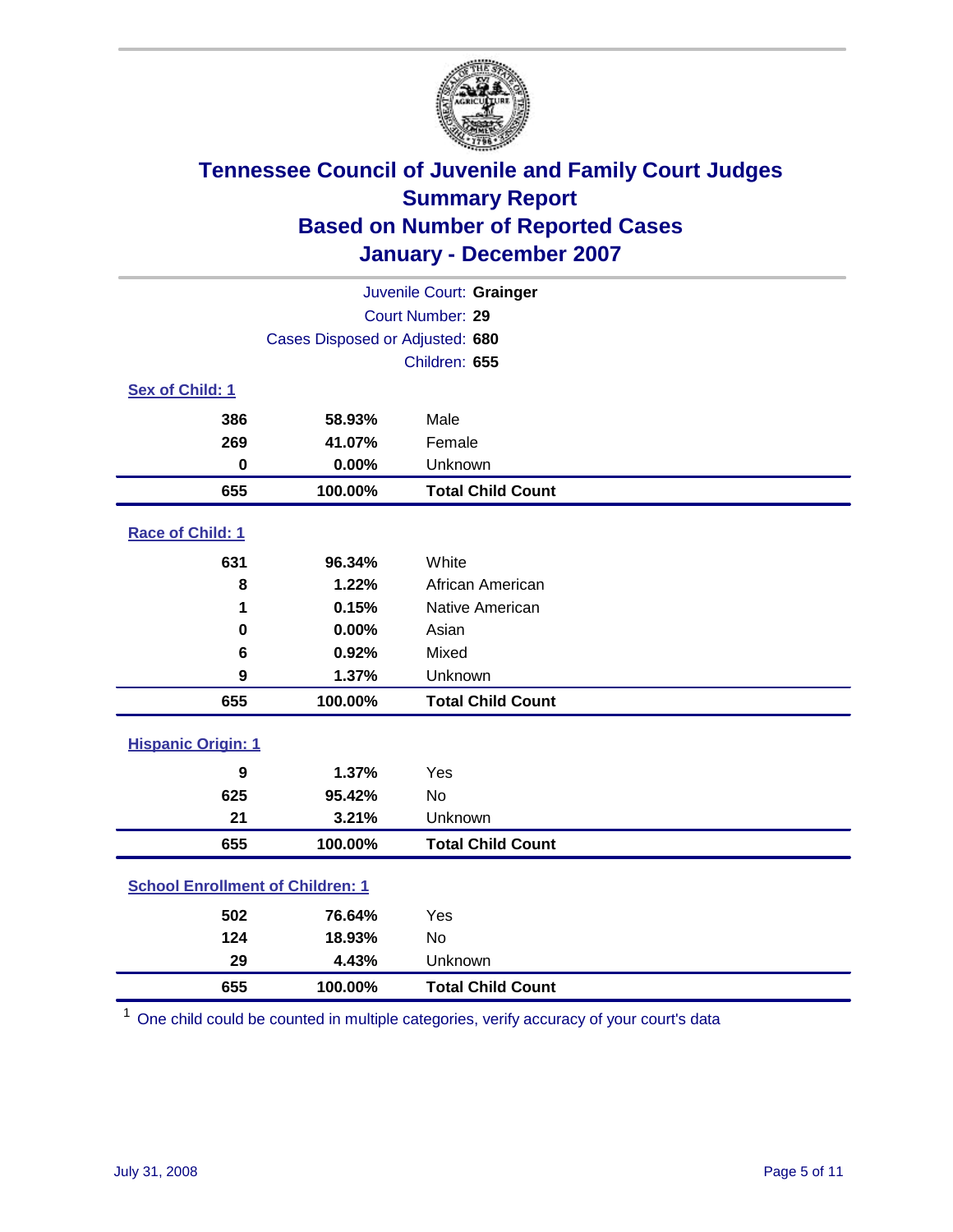

Court Number: **29** Juvenile Court: **Grainger** Cases Disposed or Adjusted: **680** Children: **655**

#### **Living Arrangement of Child at Time of Referral: 1**

| 17           | 2.60%    | Other                        |
|--------------|----------|------------------------------|
| 34           | 5.19%    | Unknown                      |
| $\mathbf{2}$ | $0.31\%$ | Independent                  |
| 1            | 0.15%    | In an Institution            |
| 8            | 1.22%    | In a Residential Center      |
| 3            | 0.46%    | In a Group Home              |
| 80           | 12.21%   | With Foster Family           |
| 4            | 0.61%    | With Adoptive Parents        |
| 179          | 27.33%   | <b>With Relatives</b>        |
| 29           | 4.43%    | With Father                  |
| 134          | 20.46%   | With Mother                  |
| 13           | 1.98%    | With Mother and Stepfather   |
| $\mathbf{2}$ | 0.31%    | With Father and Stepmother   |
| 149          | 22.75%   | With Both Biological Parents |
|              |          |                              |

#### **Type of Detention: 2**

| 680 | 100.00%  | <b>Total Detention Count</b> |  |
|-----|----------|------------------------------|--|
| 0   | $0.00\%$ | Other                        |  |
| 676 | 99.41%   | Does Not Apply               |  |
| 0   | $0.00\%$ | <b>Unknown</b>               |  |
| 0   | 0.00%    | <b>Psychiatric Hospital</b>  |  |
| 0   | 0.00%    | Jail - No Separation         |  |
| 0   | $0.00\%$ | Jail - Partial Separation    |  |
| 0   | 0.00%    | Jail - Complete Separation   |  |
| 3   | 0.44%    | Juvenile Detention Facility  |  |
| 1   | 0.15%    | Non-Secure Placement         |  |
|     |          |                              |  |

<sup>1</sup> One child could be counted in multiple categories, verify accuracy of your court's data

<sup>2</sup> If different than number of Cases (680) verify accuracy of your court's data.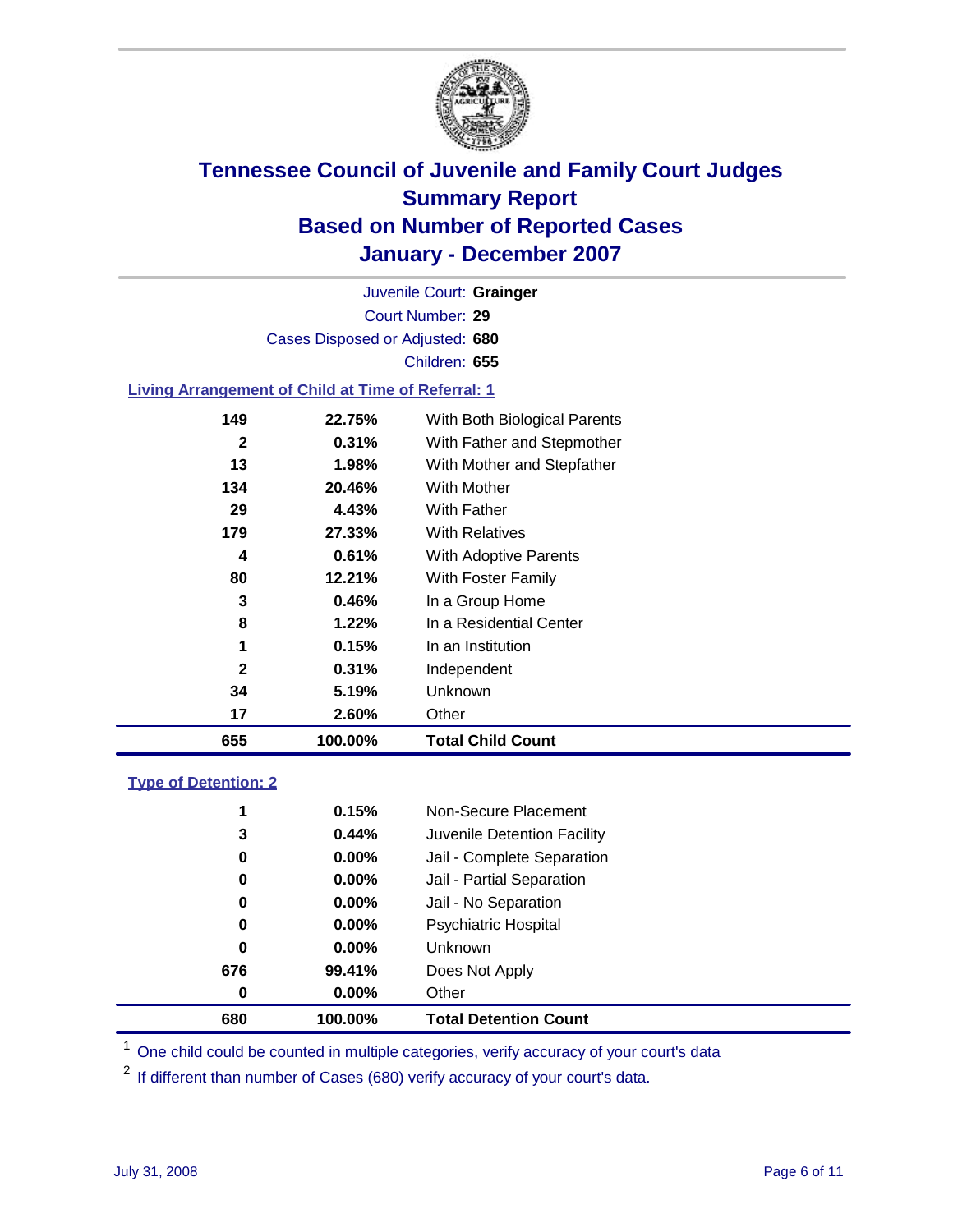

|                                                    | Juvenile Court: Grainger        |                                      |  |  |  |  |
|----------------------------------------------------|---------------------------------|--------------------------------------|--|--|--|--|
|                                                    | Court Number: 29                |                                      |  |  |  |  |
|                                                    | Cases Disposed or Adjusted: 680 |                                      |  |  |  |  |
|                                                    |                                 | Children: 655                        |  |  |  |  |
| <b>Placement After Secure Detention Hearing: 1</b> |                                 |                                      |  |  |  |  |
| $\bf{0}$                                           | 0.00%                           | Returned to Prior Living Arrangement |  |  |  |  |
| 3                                                  | 0.44%                           | Juvenile Detention Facility          |  |  |  |  |
| 0                                                  | 0.00%                           | Jail                                 |  |  |  |  |
| 0                                                  | 0.00%                           | Shelter / Group Home                 |  |  |  |  |
| 0                                                  | 0.00%                           | <b>Foster Family Home</b>            |  |  |  |  |
| 0                                                  | 0.00%                           | <b>Psychiatric Hospital</b>          |  |  |  |  |
| 0                                                  | 0.00%                           | Unknown / Not Reported               |  |  |  |  |
| 676                                                | 99.41%                          | Does Not Apply                       |  |  |  |  |
| 1                                                  | 0.15%                           | Other                                |  |  |  |  |
| 680                                                | 100.00%                         | <b>Total Placement Count</b>         |  |  |  |  |
|                                                    |                                 |                                      |  |  |  |  |
| <b>Intake Actions: 2</b>                           |                                 |                                      |  |  |  |  |
| 498                                                | 69.36%                          | <b>Petition Filed</b>                |  |  |  |  |
| 14                                                 | 1.95%                           | <b>Motion Filed</b>                  |  |  |  |  |
| 6                                                  | 0.84%                           | <b>Citation Processed</b>            |  |  |  |  |
| 0                                                  | 0.00%                           | Notification of Paternity Processed  |  |  |  |  |
| 126                                                | 17.55%                          | Scheduling of Judicial Review        |  |  |  |  |
| 1                                                  | 0.14%                           | Scheduling of Administrative Review  |  |  |  |  |
| 56                                                 | 7.80%                           | Scheduling of Foster Care Review     |  |  |  |  |
| 1                                                  | 0.14%                           | Unknown                              |  |  |  |  |
| 0                                                  | 0.00%                           | Does Not Apply                       |  |  |  |  |
| 16                                                 | 2.23%                           | Other                                |  |  |  |  |
| 718                                                | 100.00%                         | <b>Total Intake Count</b>            |  |  |  |  |

<sup>1</sup> If different than number of Cases (680) verify accuracy of your court's data.

<sup>2</sup> If different than number of Referral Reasons (718), verify accuracy of your court's data.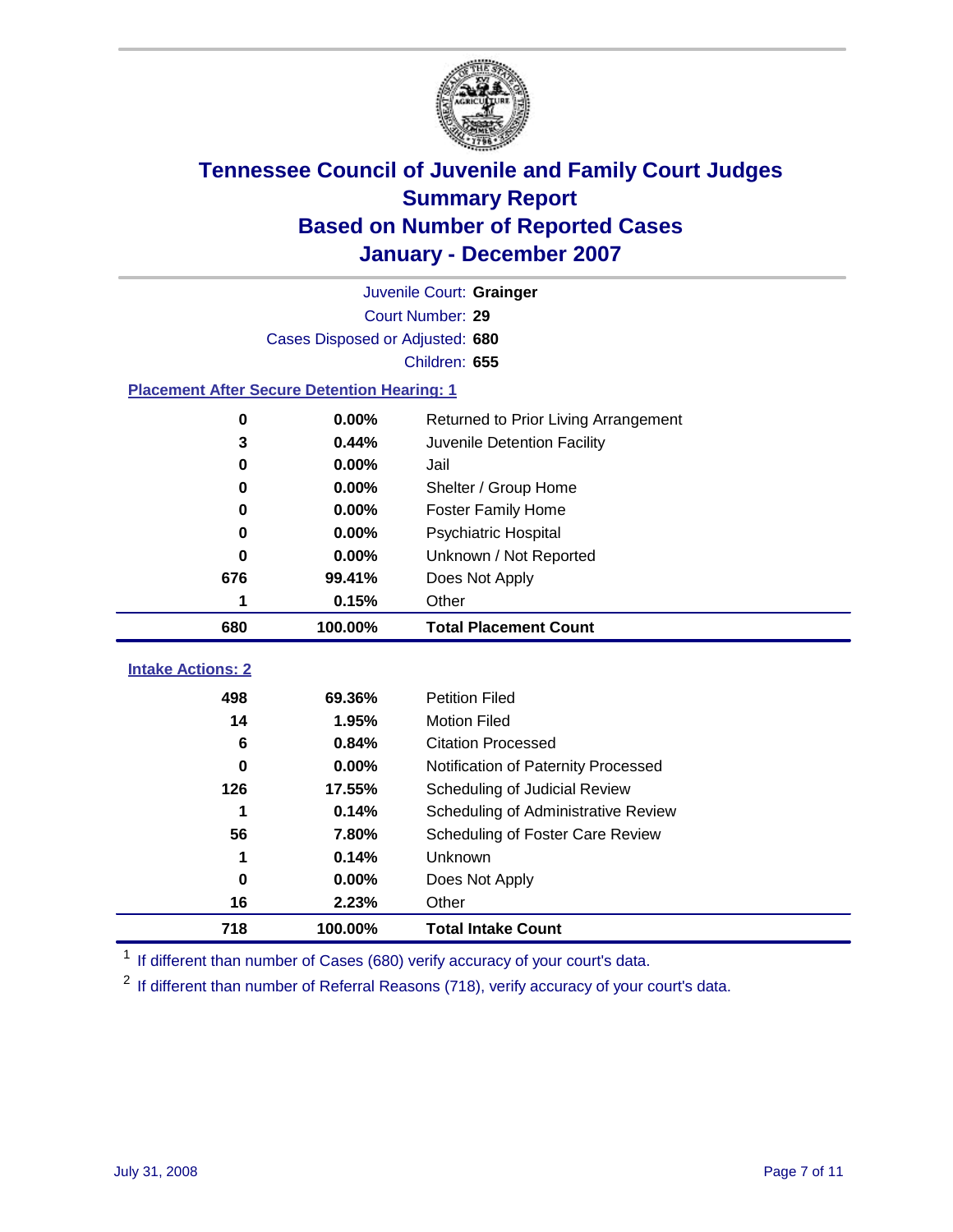

Court Number: **29** Juvenile Court: **Grainger** Cases Disposed or Adjusted: **680** Children: **655**

#### **Last Grade Completed by Child: 1**

| 118          | 18.02%  | Too Young for School     |
|--------------|---------|--------------------------|
| $\mathbf{2}$ | 0.31%   | Preschool                |
| 3            | 0.46%   | Kindergarten             |
| 4            | 0.61%   | 1st Grade                |
| $\mathbf{2}$ | 0.31%   | 2nd Grade                |
| 8            | 1.22%   | 3rd Grade                |
| 4            | 0.61%   | 4th Grade                |
| 4            | 0.61%   | 5th Grade                |
| 9            | 1.37%   | 6th Grade                |
| 10           | 1.53%   | 7th Grade                |
| 8            | 1.22%   | 8th Grade                |
| 14           | 2.14%   | 9th Grade                |
| 12           | 1.83%   | 10th Grade               |
| 12           | 1.83%   | 11th Grade               |
| 1            | 0.15%   | 12th Grade               |
| 0            | 0.00%   | Non-Graded Special Ed    |
| 0            | 0.00%   | <b>GED</b>               |
| 1            | 0.15%   | Graduated                |
| 0            | 0.00%   | Never Attended School    |
| 443          | 67.63%  | Unknown                  |
| $\bf{0}$     | 0.00%   | Other                    |
| 655          | 100.00% | <b>Total Child Count</b> |

### **Enrolled in Special Education: 1**

| 484<br>655 | 73.89%<br>100.00% | Unknown<br><b>Total Child Count</b> |
|------------|-------------------|-------------------------------------|
| 168        | 25.65%            | No                                  |
| 3          | 0.46%             | Yes                                 |

One child could be counted in multiple categories, verify accuracy of your court's data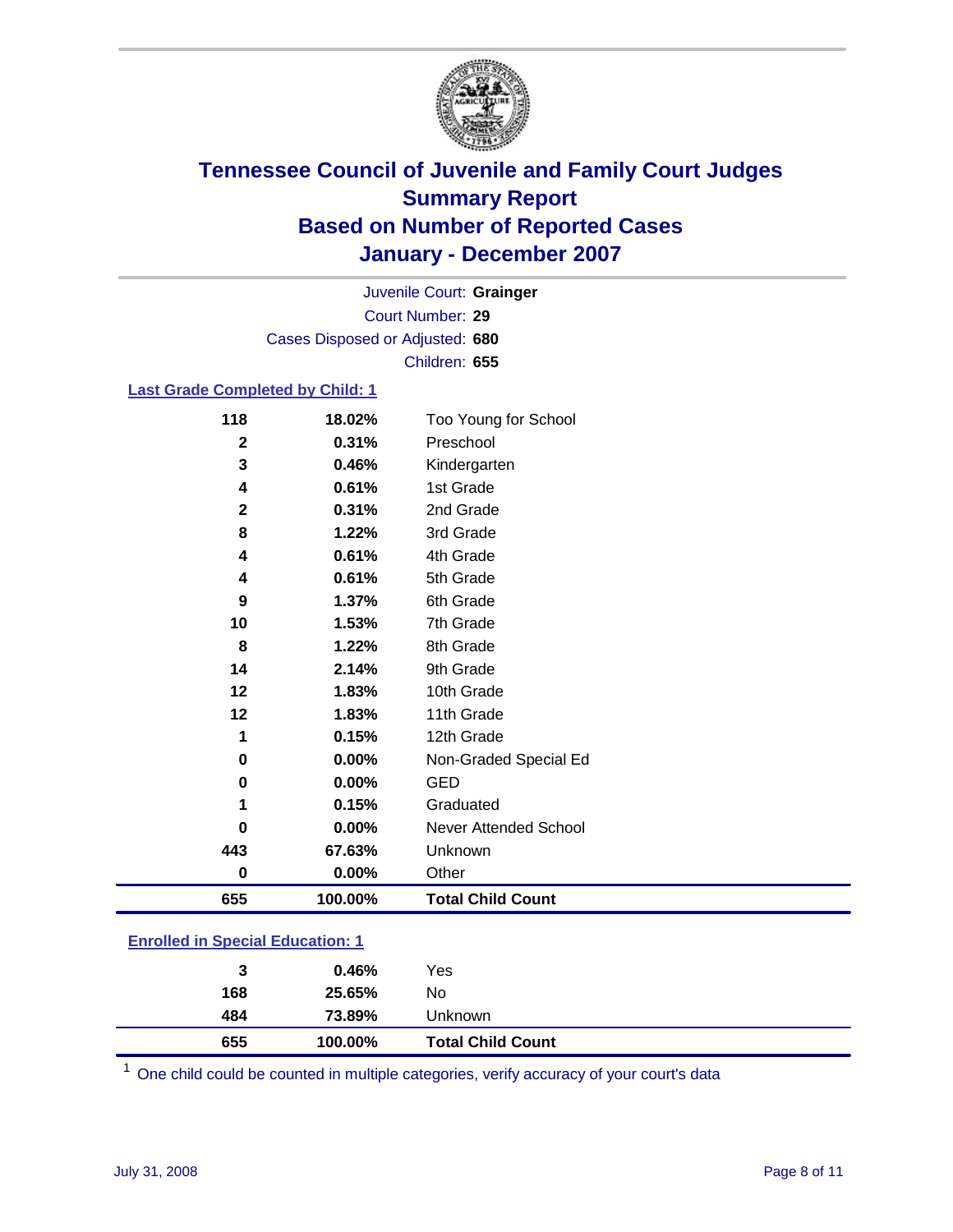

|                              |                                 | Juvenile Court: Grainger  |
|------------------------------|---------------------------------|---------------------------|
|                              |                                 | Court Number: 29          |
|                              | Cases Disposed or Adjusted: 680 |                           |
|                              |                                 | Children: 655             |
| <b>Action Executed By: 1</b> |                                 |                           |
| 711                          | 99.03%                          | Judge                     |
| 0                            | $0.00\%$                        | Referee                   |
| 1                            | 0.14%                           | <b>YSO</b>                |
| 6                            | 0.84%                           | Other                     |
| 0                            | $0.00\%$                        | Unknown / Not Reported    |
| 718                          | 100.00%                         | <b>Total Action Count</b> |

### **Formal / Informal Actions: 1**

| 49       | 6.82%    | Dismissed                                        |
|----------|----------|--------------------------------------------------|
| 0        | $0.00\%$ | Retired / Nolle Prosequi                         |
| 97       | 13.51%   | <b>Complaint Substantiated Delinquent</b>        |
| 59       | 8.22%    | <b>Complaint Substantiated Status Offender</b>   |
| 127      | 17.69%   | <b>Complaint Substantiated Dependent/Neglect</b> |
| 12       | $1.67\%$ | <b>Complaint Substantiated Abused</b>            |
| 1        | 0.14%    | <b>Complaint Substantiated Mentally III</b>      |
| 1        | 0.14%    | Informal Adjustment                              |
| $\bf{0}$ | $0.00\%$ | <b>Pretrial Diversion</b>                        |
| 0        | $0.00\%$ | <b>Transfer to Adult Court Hearing</b>           |
| 0        | $0.00\%$ | Charges Cleared by Transfer to Adult Court       |
| 4        | 0.56%    | Special Proceeding                               |
| 86       | 11.98%   | <b>Review Concluded</b>                          |
| 174      | 24.23%   | Case Held Open                                   |
| 108      | 15.04%   | Other                                            |
| 0        | 0.00%    | Unknown / Not Reported                           |
| 718      | 100.00%  | <b>Total Action Count</b>                        |

<sup>1</sup> If different than number of Referral Reasons (718), verify accuracy of your court's data.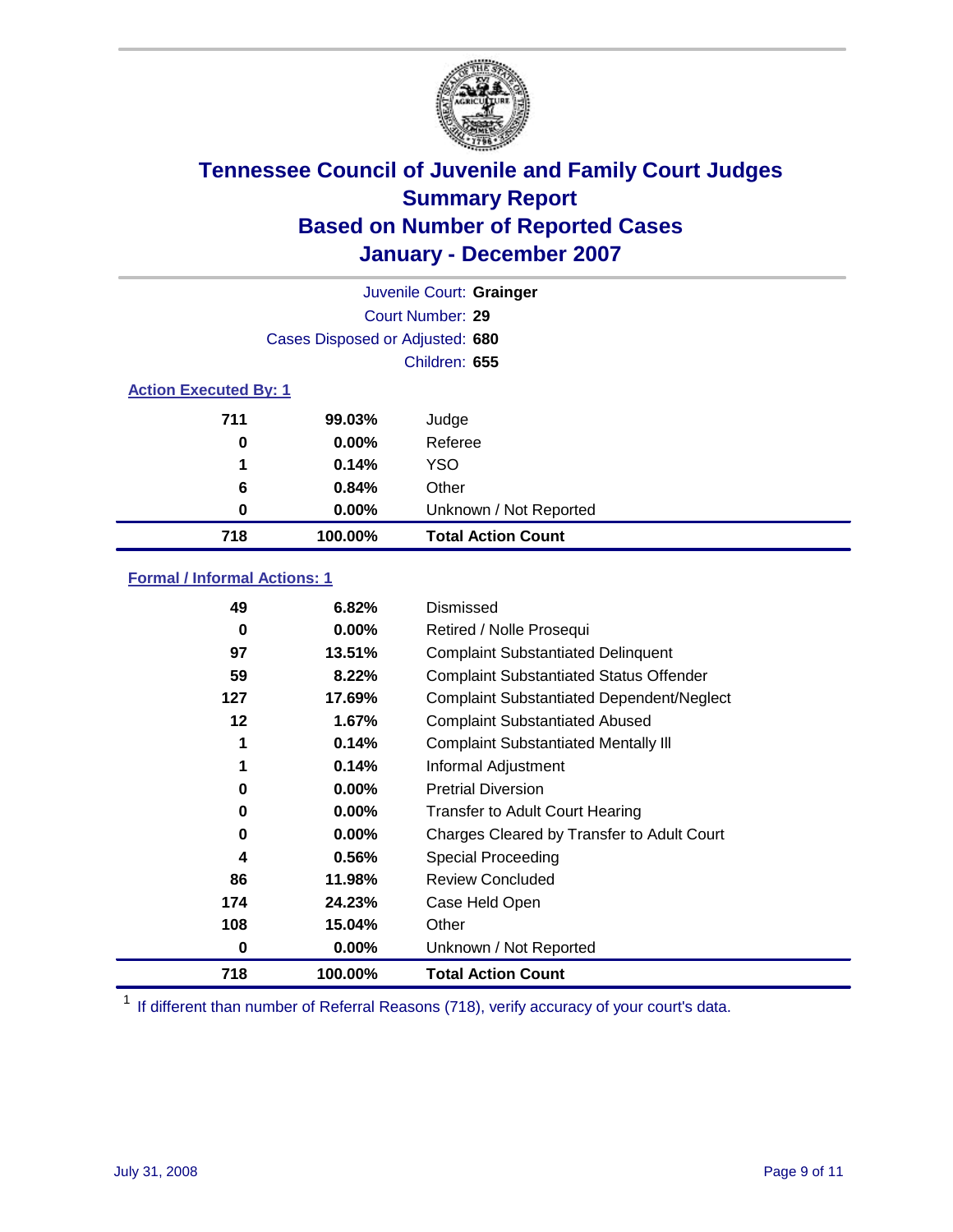

|                       |                                 | Juvenile Court: Grainger                              |
|-----------------------|---------------------------------|-------------------------------------------------------|
|                       |                                 | Court Number: 29                                      |
|                       | Cases Disposed or Adjusted: 680 |                                                       |
|                       |                                 | Children: 655                                         |
| <b>Case Outcomes:</b> |                                 | There can be multiple outcomes for one child or case. |
| 39                    | 3.28%                           | <b>Case Dismissed</b>                                 |
| 0                     | 0.00%                           | Case Retired or Nolle Prosequi                        |
| 11                    | 0.93%                           | Warned / Counseled                                    |
| 171                   | 14.39%                          | <b>Held Open For Review</b>                           |
| 10                    | 0.84%                           | Supervision / Probation to Juvenile Court             |
| 5                     | 0.42%                           | <b>Probation to Parents</b>                           |
| 27                    | 2.27%                           | Referral to Another Entity for Supervision / Service  |
| 0                     | 0.00%                           | Referred for Mental Health Counseling                 |
| 2                     | 0.17%                           | Referred for Alcohol and Drug Counseling              |
| 0                     | 0.00%                           | <b>Referred to Alternative School</b>                 |
| 0                     | 0.00%                           | Referred to Private Child Agency                      |
| 2                     | 0.17%                           | Referred to Defensive Driving School                  |
| 0                     | 0.00%                           | Referred to Alcohol Safety School                     |
| 8                     | 0.67%                           | Referred to Juvenile Court Education-Based Program    |
| 0                     | 0.00%                           | Driver's License Held Informally                      |
| 0                     | 0.00%                           | <b>Voluntary Placement with DMHMR</b>                 |
| 0                     | 0.00%                           | <b>Private Mental Health Placement</b>                |
| 0                     | 0.00%                           | <b>Private MR Placement</b>                           |
| 0                     | 0.00%                           | Placement with City/County Agency/Facility            |
| 67                    | 5.64%                           | Placement with Relative / Other Individual            |
| 14                    | 1.18%                           | Fine                                                  |
| 37                    | 3.11%                           | <b>Public Service</b>                                 |
| 19                    | 1.60%                           | Restitution                                           |
| 3                     | 0.25%                           | <b>Runaway Returned</b>                               |
| 44                    | 3.70%                           | No Contact Order                                      |
| $\bf{0}$              | $0.00\%$                        | Injunction Other than No Contact Order                |
| 2                     | 0.17%                           | <b>House Arrest</b>                                   |
| 0                     | 0.00%                           | <b>Court Defined Curfew</b>                           |
| 0                     | 0.00%                           | Dismissed from Informal Adjustment                    |
| 1                     | 0.08%                           | <b>Dismissed from Pretrial Diversion</b>              |
| 1                     | 0.08%                           | <b>Released from Probation</b>                        |
| 0                     | 0.00%                           | <b>Transferred to Adult Court</b>                     |
| 0                     | 0.00%                           | <b>DMHMR Involuntary Commitment</b>                   |